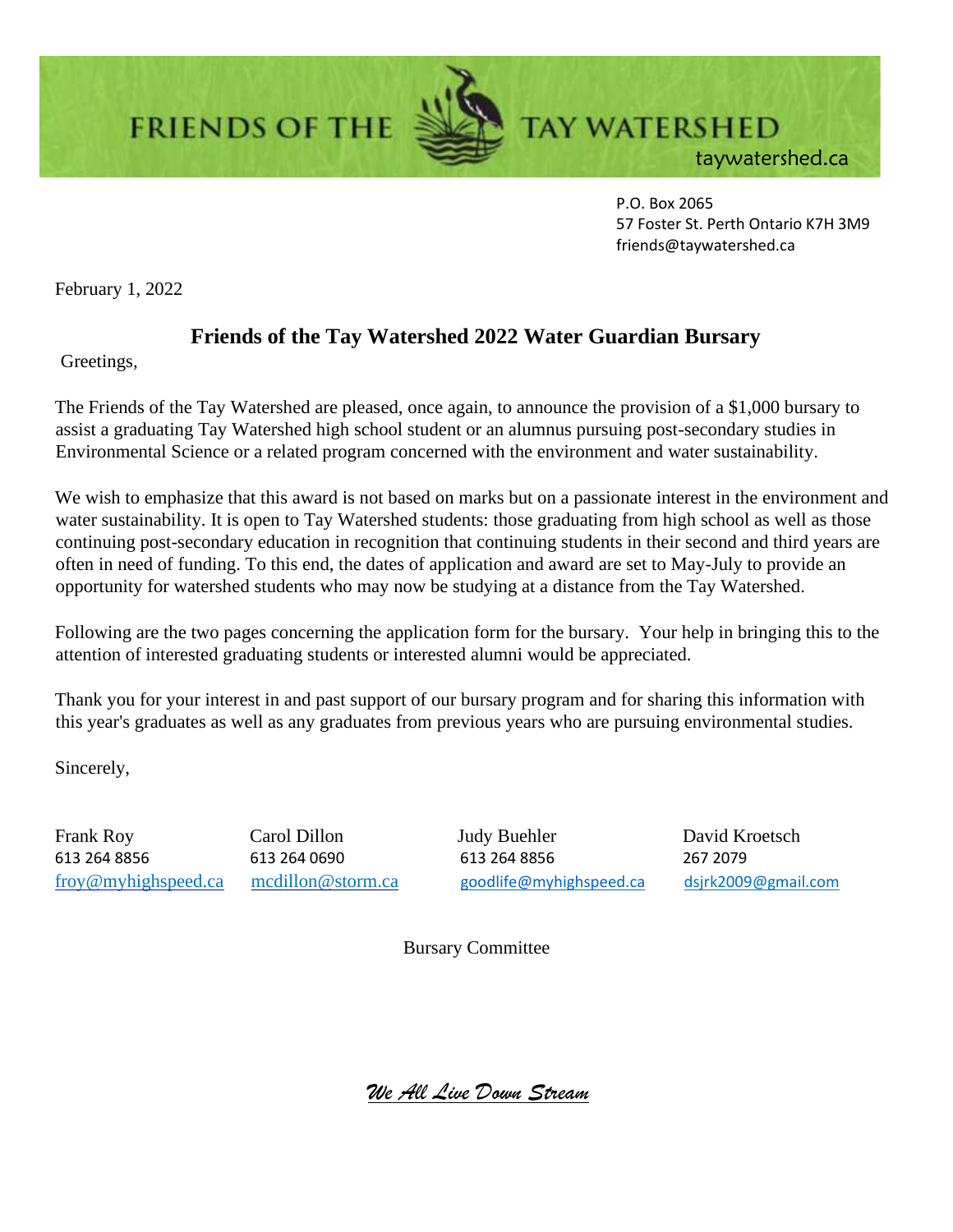**FRIENDS OF THE** 



Friends of the Tay Watershed Water Guardian Bursary 2022

The Friends of the Tay Watershed are offering a \$1,000 bursary open to students from a Tay Watershed high school, planning to study or currently enrolled in a Canadian university or college, in a fulltime, post-secondary degree or diploma program in environmental sciences, water sustainability or a related discipline.

Applications should be sent to the Bursary Selection Committee

by e-mail to friends@taywatershed.ca , subject line "Bursary", or

by Canada Post to

Friends of the Tay Watershed Association Attention: Bursary Selection Committee P.O.Box 2065 Perth, ON, K7H 3M9

Applications must be received by no later than 30 June, 2022. The winner will be announced by 31 July, 2022.

Background information is to be submitted on the attached application form.

Along with the application form, the following are also required:

- 1. A statement, of about 500 words, outlining the candidate's view on the importance of the environment and water sustainability and why the candidate has chosen the institution and study program planned or currently enrolled in;
- 2. A letter of recommendation from a school/faculty official; and
- 3. A letter of recommendation from a person who is not a family member.

For more information about the Tay Watershed, visit http://www.taywatershed.ca/